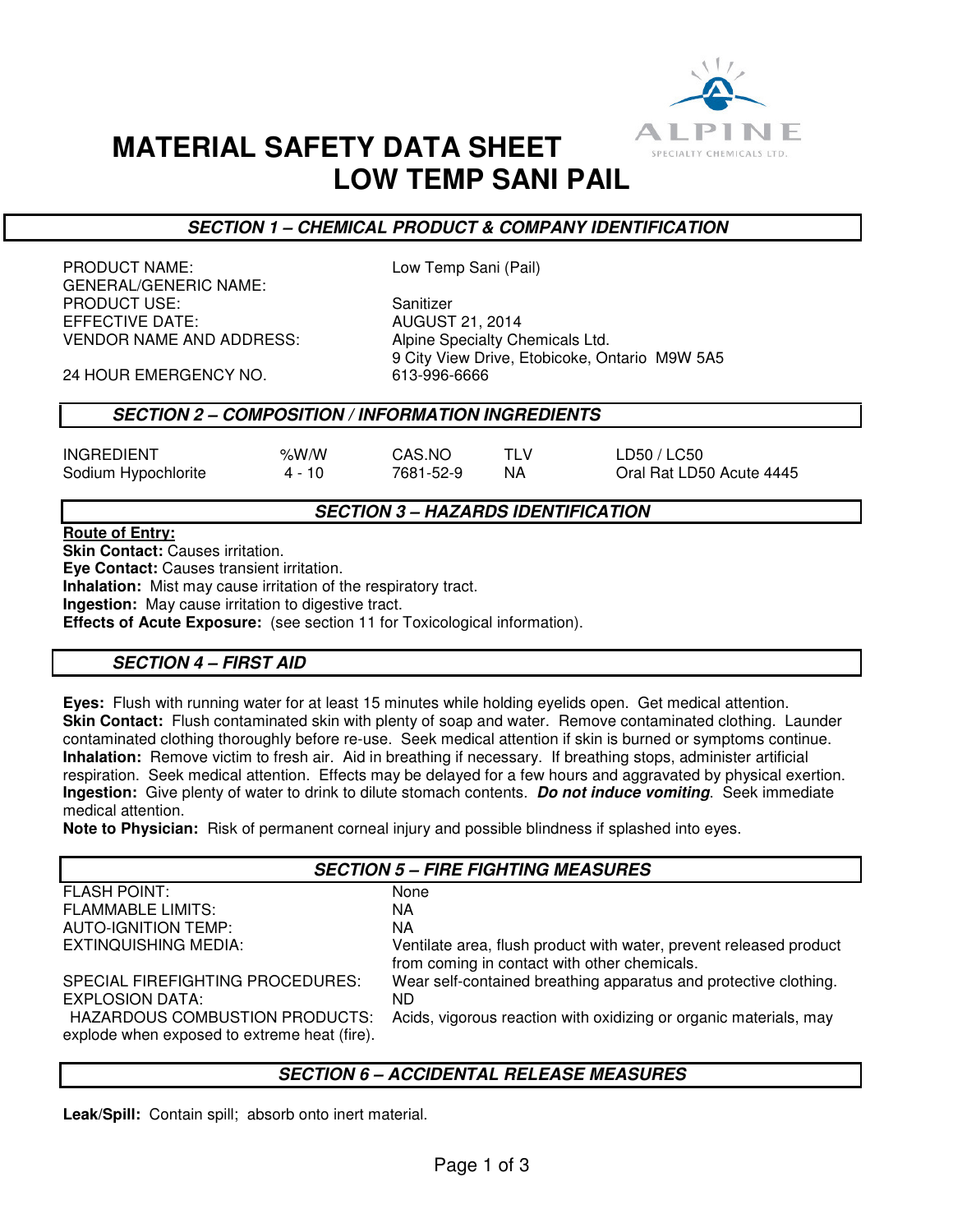# **MATERIAL SAFETY DATA SHEET LOW TEMP SANI PAIL**

# **SECTION 7 – HANDLING AND STORAGE**

**Handling Procedures**: Avoid all skin contact. Ventilate adequately, otherwise wear an appropriate breathing apparatus. Avoid contact with eyes, skin or clothing. Keep container closed when not in use. **Storage Procedures**: Keep from freezing. Keep containers closed when not in use.

### **SECTION 8 – EXPOSURE CONTROLS**

**PROTECTIVE EQUIPMENT TO BE USED:**  RESPIRATORY PROTECTION: Respirator when handling spills. VENTILATION: General ventilation adequate. PROTECTIVE GLOVES: Rubber EYE PROTECTION: Safety goggles<br>OTHER PROTECTIVE MEASURES: Rubber boots OTHER PROTECTIVE MEASURES:

### **SECTION 9 – PHYSICAL PROPERTIES**

| PHYSICAL STATE:          | Liquid                                     |
|--------------------------|--------------------------------------------|
| APPEARANCE AND ODOUR:    | Clear slightly yellow, mild chlorine odour |
| <b>ODOUR THRESHOLD:</b>  | ΝA                                         |
| <b>SPECIFIC GRAVITY:</b> | 1.095 (Water = 1)                          |
| <b>VAPOUR PRESSURE:</b>  | NA.                                        |
| VAPOUR DENSITY:          | Similar                                    |
| PH:                      | $12.8 - 13.1$                              |
| EVAPORATION RATE:        | NA.                                        |
| INITIAL BOILING POINT:   | 100°C approximately                        |
| <b>WATER SOLUBILITY:</b> | Soluble                                    |
| <b>FREEZING POINT:</b>   | <-5ºC                                      |
|                          |                                            |

### **SECTION 10 – STABILITY AND REACTIVITY**

| STABILITY:                        | -Stable |
|-----------------------------------|---------|
| INCOMPATIBILITY:                  | Acids.  |
| HAZARDOUS DECOMPOSITION PRODUCTS: | Chlorin |

Chlorine (by reaction with acids, ammonia, urea, nickel, copper and iron). HAZARDOUS POLYMERIZATION: Will not occur.<br>CONDITIONS TO AVOID: Avoid heat. fire Avoid heat, fire, organic matter and nitrogen containing compounds.

### **SECTION 11 – TOXICOLOGICAL INFORMATION**

| THRESHOLD LIMIT VALUE:      | <b>ND</b>                                                                        |
|-----------------------------|----------------------------------------------------------------------------------|
| EFFECTS OF ACCUTE EXPOSURE: |                                                                                  |
| SKIN CONTACT:               | Corrosive. Causes severe irritation.                                             |
| EYE CONTACT:                | Corrosive. Causes severe burns.                                                  |
| INHALATION:                 | Corrosive. Breathing mist or spray may cause irritation of<br>respiratory tract. |
| INGESTION:                  | Corrosive. May cause irritation to digestive tract.                              |
| EFFECT OF CHRONIC EXPOSURE: |                                                                                  |
| IRRITANCY OF PRODUCT:       | Moderate                                                                         |
| CARCINOGENICITY:            | ND.                                                                              |
| SENSITIZATION TO MATERIAL:  | ND.                                                                              |
| REPRODUCTION TOXICITY:      | ND                                                                               |
| TERATOGENTICITY:            | ND.                                                                              |
| MUTAGENICITY:               | ND                                                                               |
|                             |                                                                                  |

### **SECTION 12 – ECOLOGICAL CONSIDERATION**

This product is very toxic to aquatic life.